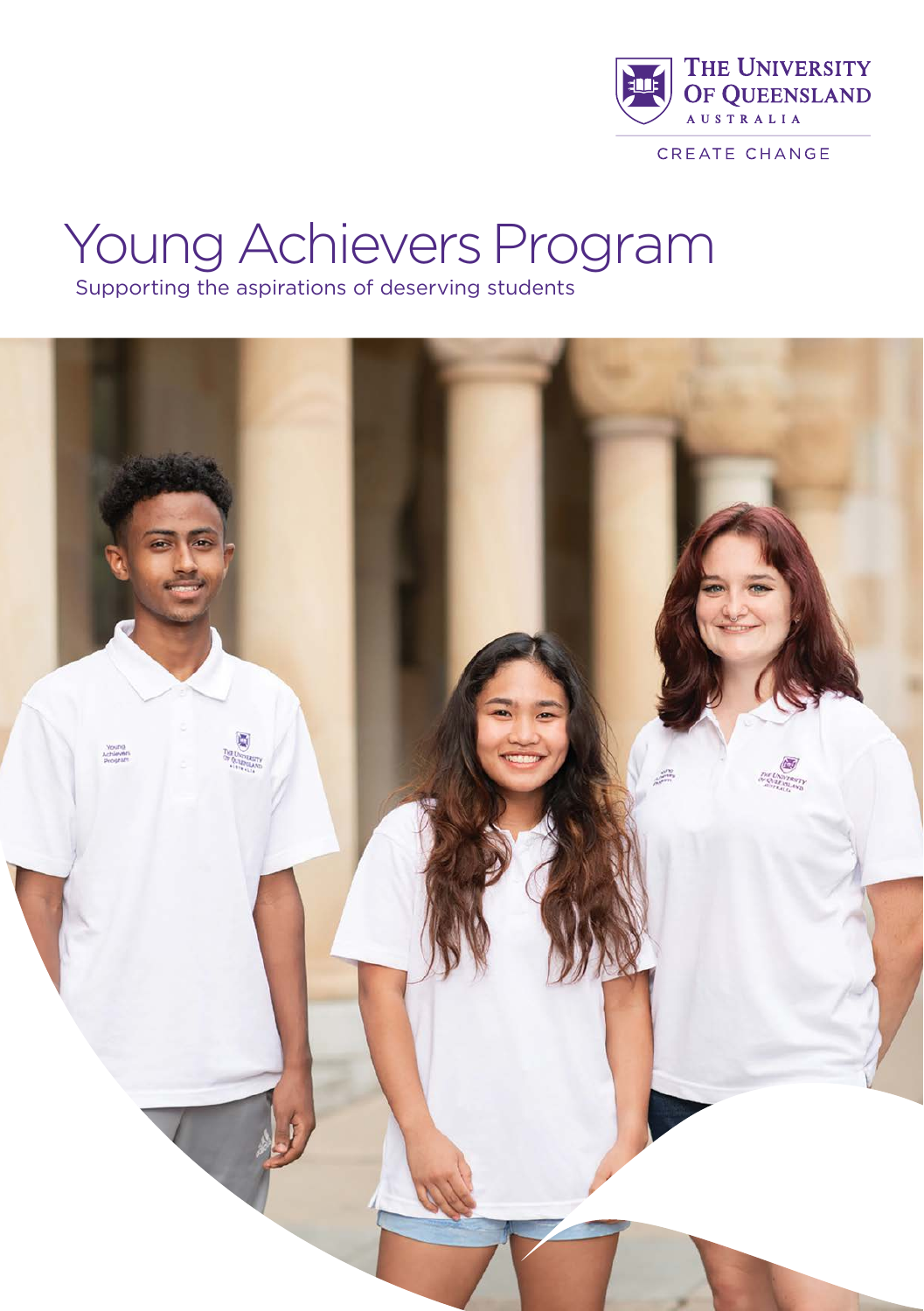# Welcome to the Young Achievers Program

The Young Achievers Program supports the university aspirations, career options and community-mindedness of nominated Queensland state high school students by engaging and mentoring them throughout their academic journey and beyond.

The focus of the program is on nurturing and developing participants from disadvantaged backgrounds through mentoring, advice, financial assistance, and opportunities for personal growth.

Instilling a strong sense of civic responsibility is an important goal of the program. For this reason, Young Achievers undertake school and community volunteer projects in Years 11 and 12.

The program also aims to develop student role models who will go on to build the aspirations of others by serving as mentors to future cohorts of Young Achievers.

Since its establishment in 2009, 1236 students from state high schools across Queensland have participated in the program.

# Student nomination and selection

School principals nominate Year 10 students who are motivated young people with the demonstrated potential to succeed at university. To be considered for the program, students must be ATAR eligible and consistently demonstrate a high level of commitment to their school studies. Full eligibility criteria are outlined in the program guidelines.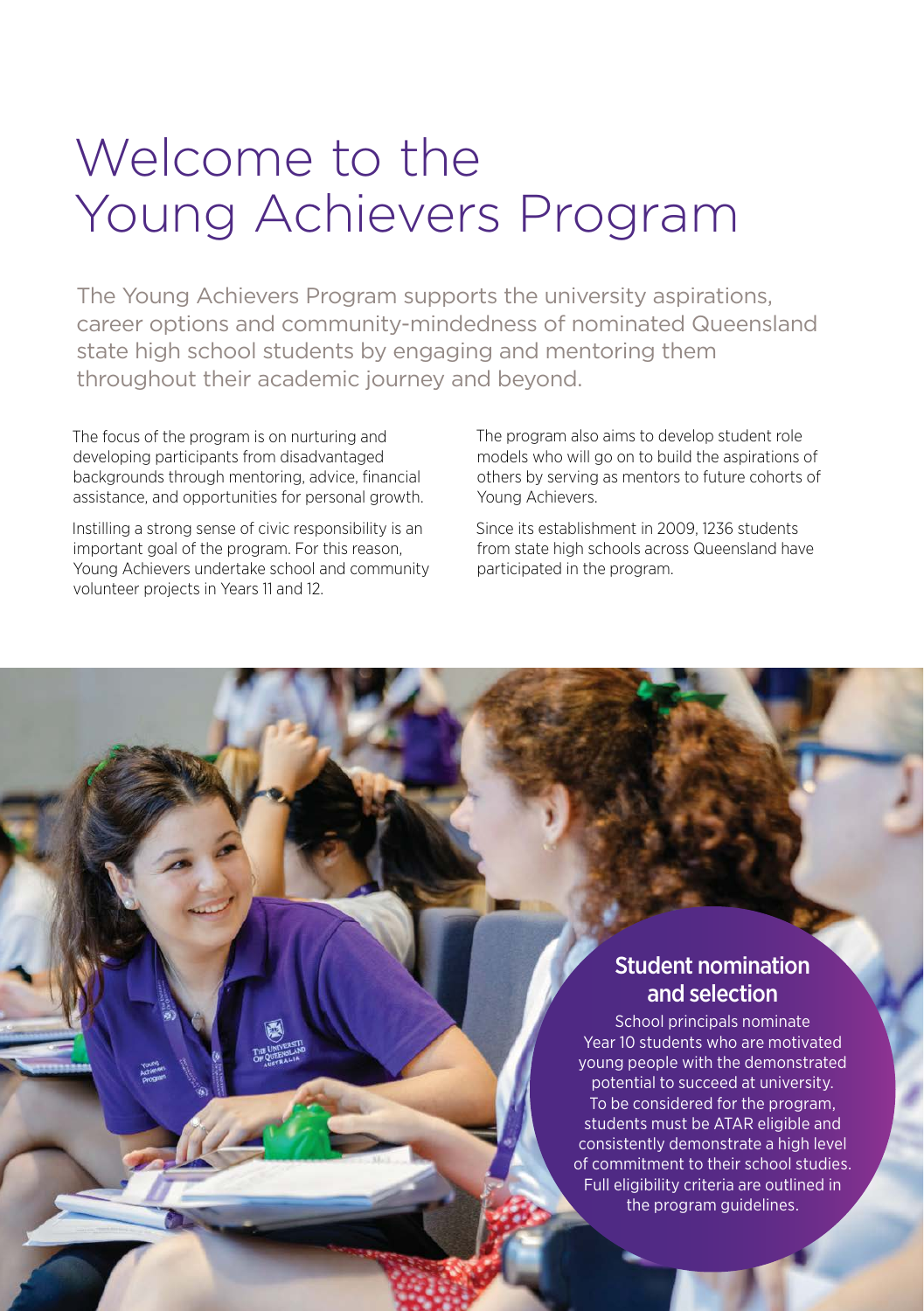### Student benefits

The program provides a valuable support framework to enable participating students to realise their potential.

Students selected for the program benefit from:

- ongoing support and mentoring from current UQ students
- on-campus experiences, including residential camps at UQ St Lucia
- financial assistance of \$1000 per year in Years 11 and 12 to assist with education costs
- scholarship support of \$7000 per year for up to four years while enrolled as a full-time student at UQ
- information and personalised assistance with study and career planning
- five adjustment factors towards study at UQ
- advice on university study options, pathways and application procedures
- opportunities for personal growth and leadership development
- tailored transition advice and student support services
- accommodation support and access to Young Achiever grants up to \$11,000 per year
- regular newsletters and updates from UQ
- invitations to UQ Open Days and other university events.

#### Mentor support

UQ student mentors play a vital role in the delivery and success of the program by generously volunteering their time to inspire, inform and encourage Young Achievers to pursue their educational ambitions.

This team of current UQ students supports the Young Achievers in a variety of ways by serving as:

- friendly and helpful sources of information, motivation and support
- positive role models, who inspire students and assist the development of leadership, interpersonal and communication skills.

The program provides an extraordinary and fulfilling opportunity for mentors and students alike.



#### Study and career planning

\$1000 per year for Years 11 and 12

> \$7000 per year for up to four years while enrolled at UQ



*"The Young Achievers Program is what I call a second family – from the supportive mentors who check up with me every month, to the hundred other UQ mentees who have been with me along this journey, and to the support team who help organise the program and to those who financially support the program – they have all been there to support me during my senior studies. Year 11 and year 12 can be difficult and to have this support behind me to help me if I fall is a crucial asset."*

#### **JADE TETLOW**

Young Achiever Year 12 – Roma State High School